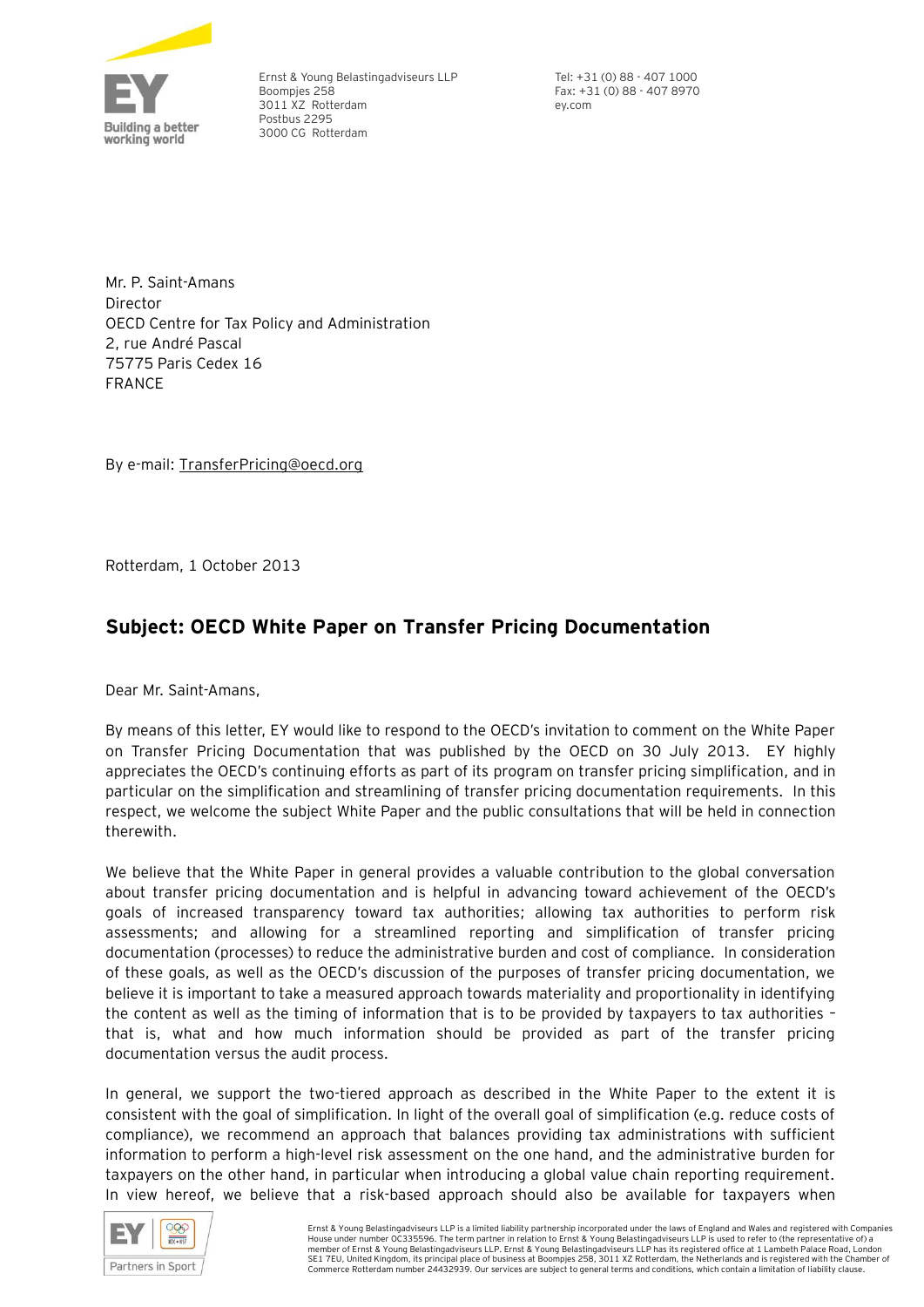

assessing which transactions to document. As mentioned in our comments on the OECD handbook on transfer pricing risk assessment dated 11 September 2013, we believe that the mere absence of transfer pricing documentation (in light of lack of materiality or complexity of a transaction) should not be seen as an indication of transfer pricing risk. Finally, with regard to materiality and proportionality, we suggest the guidance considers the perspective of smaller taxpayers that may have fewer resources to devote to compliance. Small taxpayers' business decisions can be particularly vulnerable to overly burdensome administrative requirements.

Our more detailed comments with respect to the White Paper are presented below.

## Masterfile Comments

### *Purpose and Balance*

As stated above we subscribe to the dual purpose of documentation and the OECD's focus on tax authorities' ability to assess risk as well as the taxpayer's assessment of its compliance with the arm's length principle. Similarly, the purpose of the Masterfile is essentially two-fold: (1) to provide MNEs a format to provide information relevant to its legal organization, structure and transactions in a single document that can be leveraged to meet certain transfer pricing documentation requirements across multiple jurisdictions; and (2) to achieve the OECD's goal of providing consistent, transparent information to tax authorities to allow them to perform a high level risk assessment. In determining what information should be required as part of the Masterfile for risk assessment purposes, it should be sufficient to allow tax authorities an efficient decision process as to which cases will require further review, thereby avoiding wasted audit time by tax authorities and taxpayers alike. As stated in the White Paper, "As long as all involved in preparing and reviewing such data understand that risk assessment is a first step and that precision may not be necessary, greater overall reporting might productively be required for risk assessment purposes."<sup>1</sup> In order for the OECD Masterfile to achieve broader success than prior multinational documentation standards, it must necessarily focus on the right balance between allowing for streamlined reporting for MNEs and requiring relevant supplemental information for taxing authorities.

## *Country-by-Country Reporting Requirement*

Paragraph 72 of the White Paper, and action point 13 of the BEPS action plan promote a form of country-by-country reporting. This reporting is intended to include high-level information to be used for risk assessment purposes, such as taxable income, employees and assets by country. As pointed out in the introduction of the White Paper, the communiqué issued in connection with the G8 summit meeting held on 17 - 18 June 2013 included a call on the OECD to develop a common template for country-bycountry reporting to tax authorities by major multinational enterprises, taking account of concerns regarding non-cooperative jurisdictions. Based on this it is expected that the OECD will develop a template that will specify the particular categories of information that is to be reported on a country-bycountry basis and that such information will be required to be reported to all "relevant" countries. It should be noted that the White Paper is not entirely clear as to whether such country reporting would be part of the Masterfile or would be a separate document.

The high level information that the OECD likely will include in this template may represent sensitive business information. It is critical that the confidentiality of this information be protected by all tax authorities with which it is filed. It also is critical that how this information is to be used and how it should not be used be made very clear. It would be inappropriate and could create misunderstandings

<sup>1</sup> OECD White Paper, Para. 72.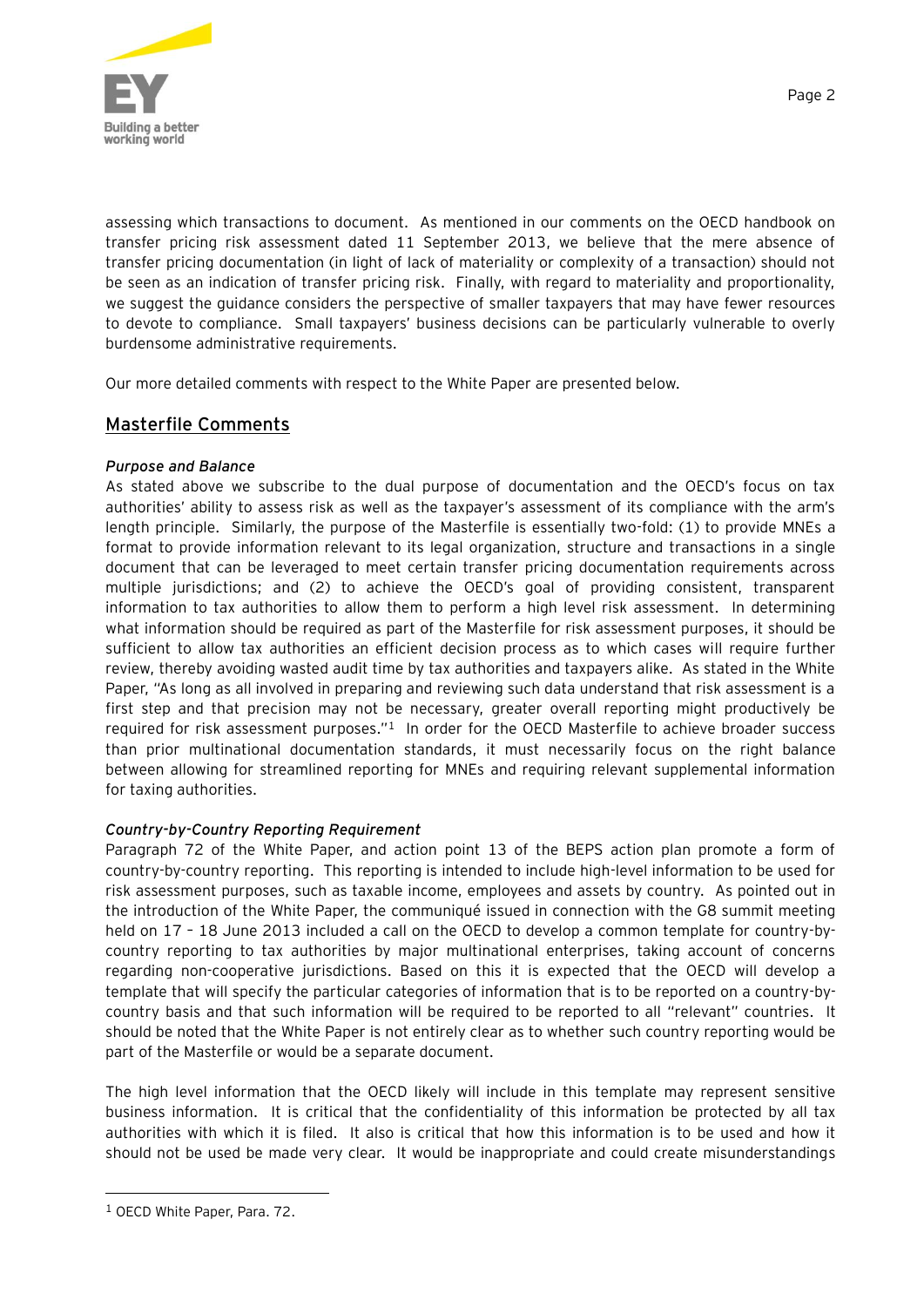

and disputes if this information, and information like this, were to be used for transfer pricing determination purposes rather than for risk assessment purposes. Paragraph 72 of the White Paper in this respect states that "[a]s long as all involved in preparing and reviewing such data understand that risk assessment is a first step and that precision may not be necessary, greater overall reporting might productively be required for risk assessment purposes." To avoid misunderstandings and disputes about the use of certain information, we recommend the OECD make sure that it is clear for both taxpayers and tax authorities which information can be used for risk assessment purposes and which information can and should be used for a detailed transfer pricing analysis.

Given the commercial sensitivities and significance of this country-by-country reporting, we urge the OECD to consult closely with the business community on the development of the new template to be used for such reporting. In our view the OECD needs input from MNEs regarding the best way to develop the template for this purpose. For instance, we believe the OECD should obtain more information about how much country data MNEs typically have available and how the template can be aimed toward information that is most informative and reliable. We also believe that the OECD should release any template for this information in draft form first so that interested parties can submit comments and consult with the OECD regarding specific issues with respect to the template.

#### *Disclosure of APAs and Tax Rulings*

The White Paper suggests the inclusion in the Masterfile documentation of all relevant Advance Pricing Agreements ("APAs") and tax rulings between a taxpayer and different tax agencies. This suggestion might be a bridge too far. If tax agencies were to use this information on APAs primarily to double-check on the reasonableness of the big picture provided by the taxpayer, it would not be a problem. However, taxpayers will be concerned that tax authorities may seek to use this information to strengthen their own position vis-à-vis the taxpayer and tax authorities in other jurisdictions. This may well give rise to misunderstandings, erroneous interpretations and inappropriate demands for extra information, with an increase in costly and time-consuming disputes among tax agencies and between tax authorities and taxpayers. This also follows from the experience with the Code of Conduct on Transfer Pricing Documentation for Associated Enterprises in the European Union ("EUTPD"), as discussed in paragraph 28 of the White Paper.

What's more, if required, this disclosure may have the unintended consequence of reducing the incentive for MNEs to seek APAs that have thus far been a successful vehicle to reducing controversy and increasing cooperation and transparency between taxpayers and taxing authorities. Therefore, we strongly recommend that the disclosure of APAs as part of the Masterfile be voluntary on the part of the taxpayer.

#### *A Judicious Approach*

Finally, it is very important that tax authorities take a judicious approach in the use of supplemental Masterfile data for risk assessment purposes. Risk assessment is merely a first step. The economic analysis supporting the arm's-length nature of an MNE's transfer pricing policies, whether presented in the Masterfile or local country modules, must ultimately be given primary weight in determining whether or not an MNE has made a good faith effort to comply with arm's-length principles. In this regard, the OECD has provided detailed guidance on the most appropriate transfer pricing methods for various types of transactions. The reporting of country-by-country data may provide tax authorities with more information to understand the overall allocation of system-wide profits, however such information is of limited usefulness in applying most of the arm's-length transfer pricing methods endorsed by the OECD. Any requirement to report supplemental financial data in the Masterfile should in no way undermine the OECD's existing transfer pricing guidance on performing transfer pricing analyses, where selection and application of the most appropriate transfer pricing method is based on a thorough analysis of functions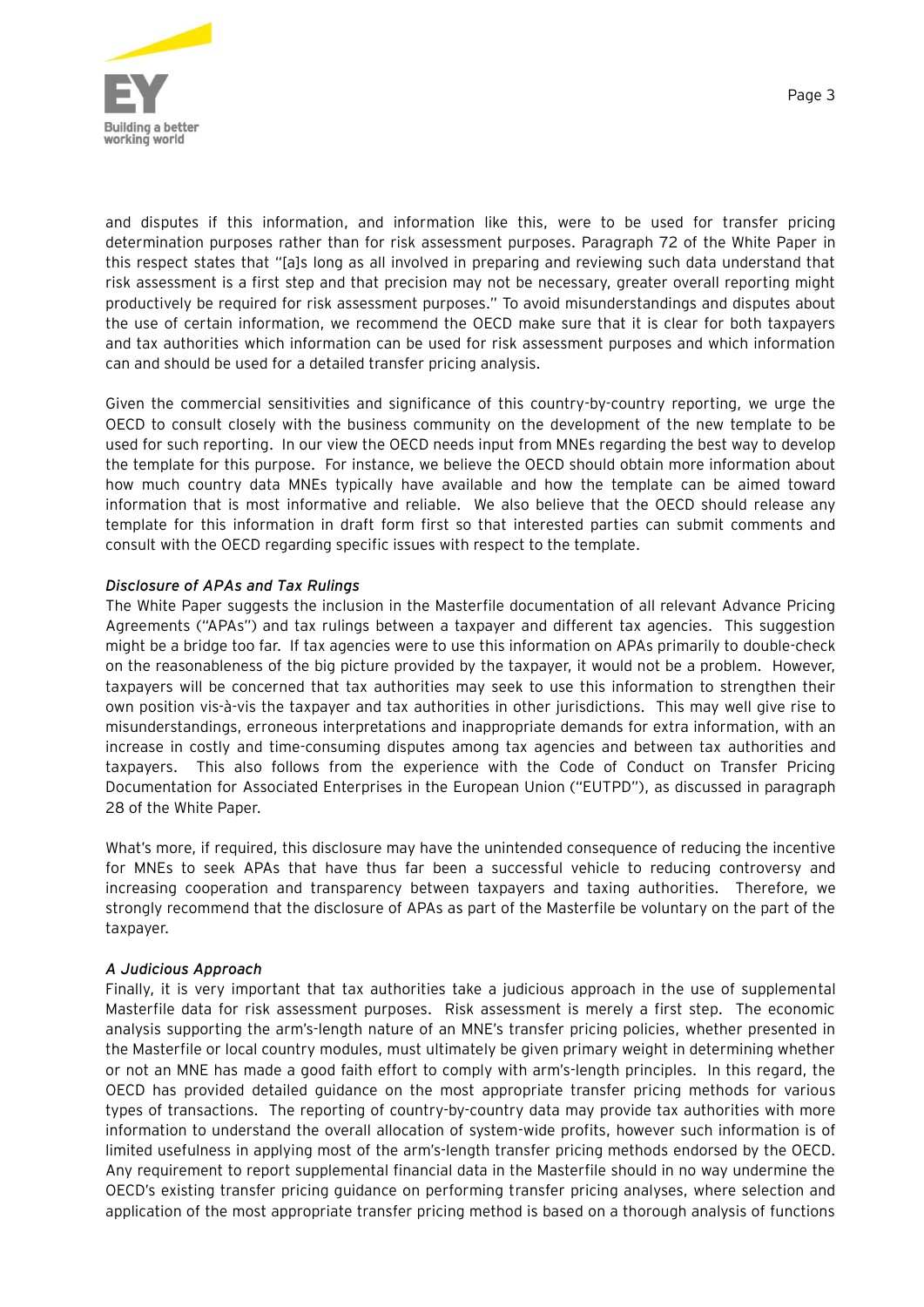

performed, risks assumed and assets employed, as well as a comparability analysis. Conclusions whether the pricing for a transaction is at arm's length should not be based on the high level data included in the Masterfile and/or country-by-country reporting only.

## Local File Comments

#### *Encouraging substantive compliance with local documentation requirements*

A key objective of the White Paper is to promote substantive compliance of MNEs with the arm's length principle. Legislating documentation requirements alone does not promote substantive compliance. At least two additional conditions will need to be met in order for documentation requirements to promote substantive compliance:

- The amount of information must be balanced and the information required relevant.
- Substantive documentation demonstrating compliance with the arm's length principle should put the taxpayer in a better position with respect to sustaining its transfer pricing.

#### *Balanced and relevant information*

The Masterfile will already include a substantial amount of relevant information, especially where country-by-country data is reported, and the information required in the local documentation will need to build on this in a balanced manner. It is imperative that the ultimate report balances tax authorities' need for information and the costs of identifying and collating information to the taxpayer. We attach as appendix 1 our view on what would achieve an appropriate balance of information for a reasonable assessment of whether transfer prices adhere to the arm's length principle. We also attach as appendix 2 specific comments on Table 2.

#### *Penalties*

Taxpayers that prepare quality documentation demonstrating their reasonable adherence to the arm's length principle should not be subject to penalties if adjustments are made. The final report should in our view include a recommendation to this effect.

#### *Burden of Proof*

We also advocate including a shift in the burden of proof to the tax authorities (or, confirming that the burden of proof that transfer prices are not at arm's length is on the tax authorities) where appropriate substantive documentation is maintained. We understand that the rules on burden of proof and penalties diverge significantly between countries and are typically intertwined with their general tax systems. We also acknowledge the resulting difficulties in arriving at a consensus with respect to how the burden of proof should be affected by documentation. Notwithstanding this difficulty, we submit that the working party should survey the key approaches of countries to the burden of proof and that the report should include a best practice recommendation in relation to the burden of proof for each of these approaches.

#### *Simplified rules for small taxpayers and non-material transactions*

Not all taxpayers are the same and have access to the same resources. Similarly, not all taxpayers and transactions provide a similar level of risk to tax revenue. It is important that any documentation requirements factor this in and allow for a risk differentiated approach whereby smaller taxpayers or taxpayers with relatively small or low risk transactions can align the effort required to prepare documentation with the risk.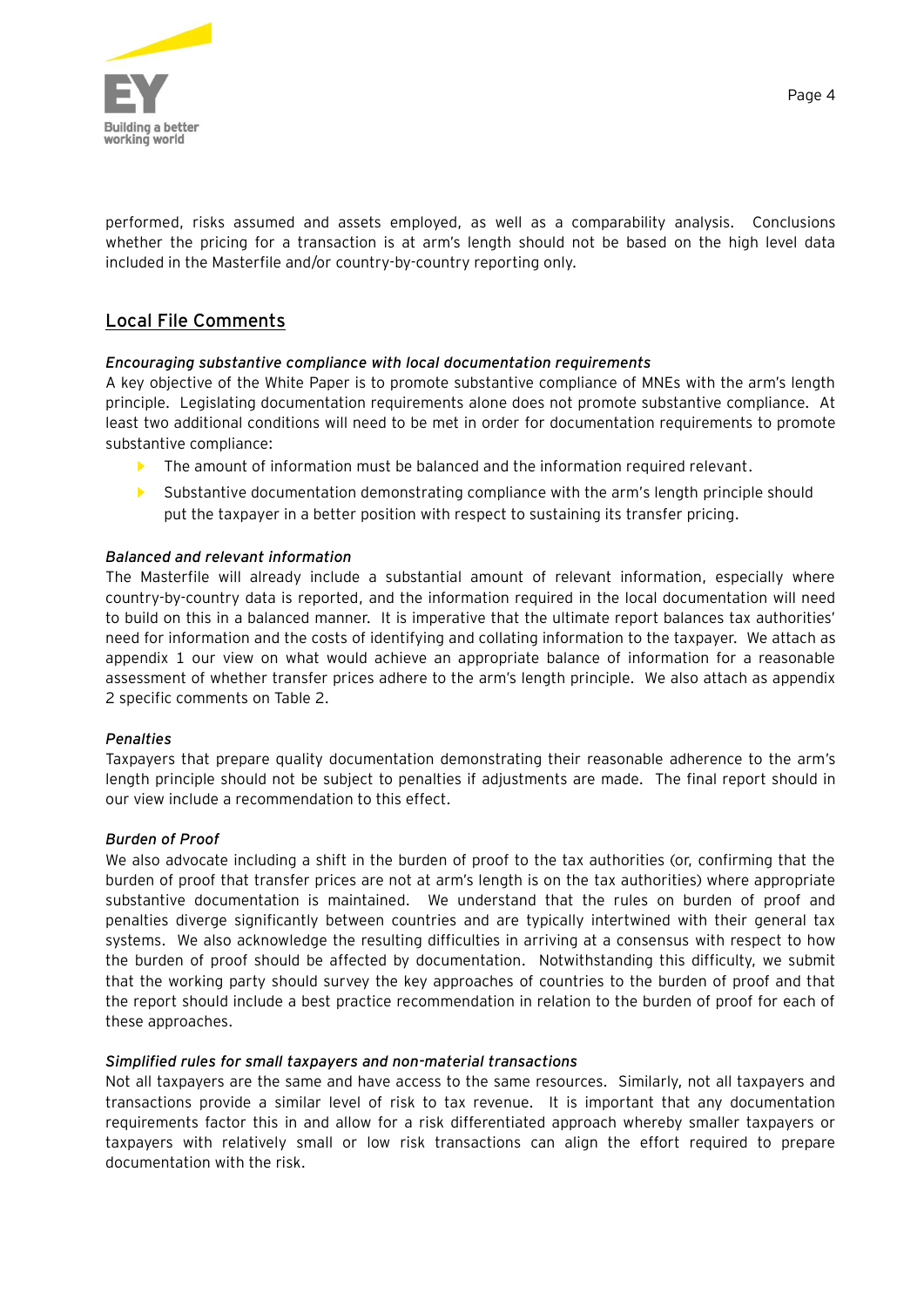

It may be difficult to include objective measures as to what taxpayers or transaction sizes and types should allow for a more streamlined and less fact intensive approach to documentation. Therefore it would be prudent to allow taxpayers perform their own risk assessment with regards to materiality thresholds. In order for a taxpayer to conduct an informed risk assessment regarding materiality, there must be clear guidance as to what consequences could exist for taxpayers that choose not to document certain transactions based on materiality.

### *Comparables*

A difficult question for many MNEs, tax authorities and advisers is the use of non-local comparables. The mere fact that no agreement has been reached despite it being debated for several decades shows that there is no immediate and clear solution. As such, we support the pragmatic approach advocated in the paper, i.e. select local comparables if these are more reliable than non-local ones, but allow the use of non-local comparables where this makes sense from a comparability perspective. Of course, this should not lead to tax authorities routinely demanding local comparables based on the blanket argument that they provide better comparability where this is not supported by genuine market differences. The mere fact that a taxpayer does not use local comparables in itself should not lead to adverse consequences for the taxpayer.

An area that significantly increases the costs of documentation in some countries without any substantial benefit to taxpayers or tax authorities is the detailed scrutiny of financials for comparable companies. It is clear that information from commercial databases has its limits; however, it would seem that a taxpayer that relies on financial information in databases over which the taxpayer has no control should be credited with a good faith attempt to apply the arm's length principle.

#### *Safe Harbors*

We refer to our comments on the separate initiative in relation to safe harbors, but reiterate that appropriate safe harbors could significantly reduce compliance costs while not significantly increasing the tax revenue at risk.

#### *Translation*

Translation of documentation may be required in certain situations, but due to the cost of translating documents a judicious approach needs to be taken. Therefore, documentation should only be required to be translated if the tax authorities affirmatively request a translation; in the case of such a request, the taxpayer should be allowed a reasonable period of time to produce it.

#### *Timing*

Information required to prepare substantial documentation can be gathered at various times. Experience shows that there are typically three relevant periods:

- Before the transaction takes place (typically for ex-ante transfer pricing systems where parameters are set prior to the start of a year);
- ► At the time the transaction takes place (e.g. CUP information for commodities); or
- ► After the end of the financial year in which the transaction takes place (e.g. comparables searches to test the outcome for ex-post transfer pricing systems).

Information gathered at any of these moments can result in appropriate documentation provided the timing can reasonably be supported. As indicated in our 2012 contribution with regard to the OECD draft on "Timing Issues Relating to Transfer Pricing", EY is of the view that in principle the tax administration should follow the strategy applied by the taxpayer. So if the taxpayer applies an ex-ante approach on a reasonable basis and the application of such an approach is allowed in that country, the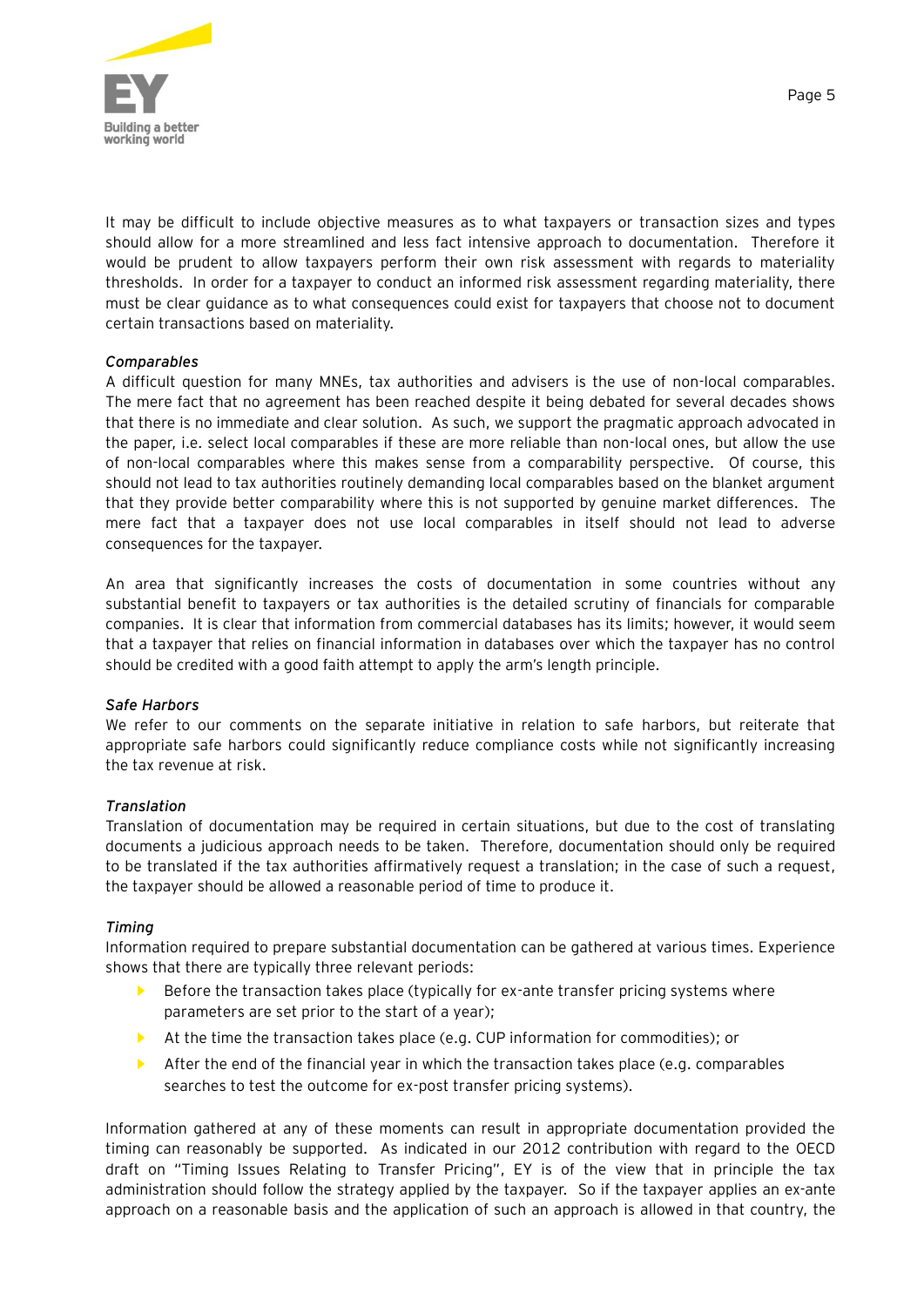

Page 6

tax administration should respect this method and should be very restrictive in applying post-transaction date developments given the risk of hindsight.

We believe it would be beneficial to explicitly state this in the report. If the guidance would seek to be more prescriptive as to which of these approaches should be applied, it needs to ensure a consistent global application. If the OECD considers taking the position that post-transaction information can be used, even if the taxpayer applied the ex-ante approach in a reasonable way, the OECD should consider providing some examples. We have difficulties with identifying situations in which it would be reasonable and at arm's length to use such information without it leading to hindsight.

It should also be made clear that, once a part of the documentation has been prepared, there should be no obligation on the taxpayer to update it for additional information that becomes available after this point in time. This is especially relevant for comparables searches where financial information only becomes available well after the end of the financial year. In these situations, documentation based on the most recent available information at the time of preparing the analysis should be sufficient.

#### *Should documentation be submitted?*

It is the prerogative of individual governments and tax authorities to determine whether documentation should be submitted to the tax authorities or whether it merely is prepared and kept by the taxpayer, to be submitted or shared upon request. However, it is difficult to see an objective benefit for requiring documentation to be submitted. On the reverse, there are substantial costs, including environmental costs. Therefore, we recommend documentation should only be required to be submitted at the specific request of the relevant authorities.

#### *Update frequency and years covered*

In order to achieve the objectives, one would expect that taxpayers review the alignment with the arm's length principle for each fiscal year. This would also align with the tax authorities' risk assessment objective. The final report should allow taxpayers to prepare confirmation that no material change of facts has taken place. We believe it would be disproportionate to require an annual update of comparables, in particular when applying a profit based method.

Given the objectives of documentation and an expectation that documentation will be frequently updated, it is difficult to see the added benefit of covering additional years in a documentation report unless the information provided elucidates the results for the year under review.

#### *Inconsistent forms*

We would like to reiterate our comments made in respect of the OECD Risk Assessment Handbook. Currently the information that tax authorities require from taxpayers for their risk assessment purposes varies across countries. Certain countries even require very detailed tax return disclosures. Some countries for example have introduced very detailed transfer pricing information forms. Completion of such forms is a very time-consuming exercise which often requires extraction of significant data from the ERP systems of taxpayers, analysis of these data and then presenting them in the format required. For some taxpayers it is in practice often not reasonably possible to disclose the details of all intercompany transactions in certain countries. This also involves costs which for large taxpayers can be material and in some cases can even exceed the amount of potential tax at stake from transfer pricing risks. At the same time, there is no clear understanding as to whether all information required on that form would be relevant and useful for the transfer pricing risk assessment purposes by the tax authorities. For example, it is questionable to what extent pricing information about each product sold in an inter-company transaction may be relevant in cases where the profit-based methods are used by taxpayers.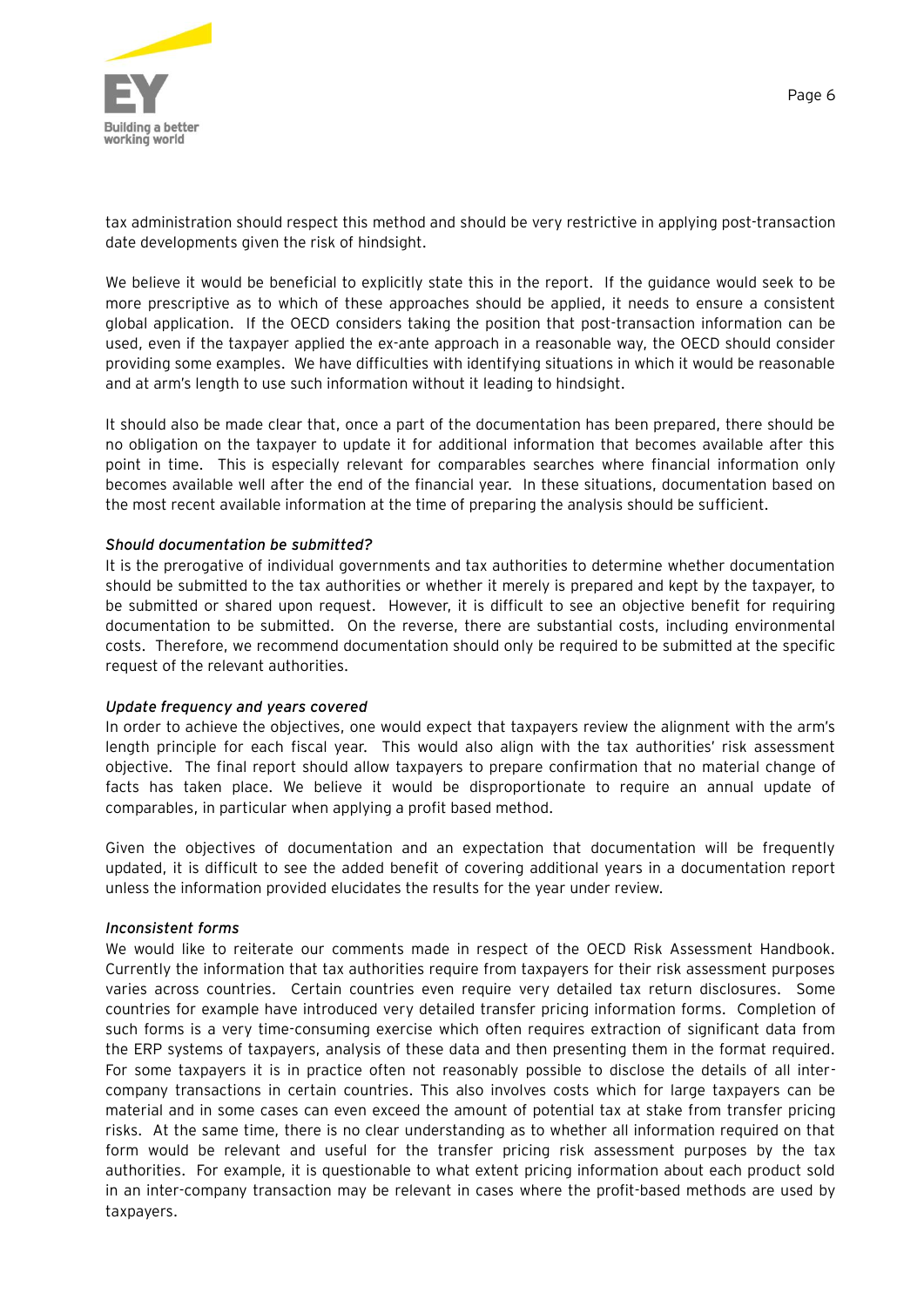

We would therefore suggest that the OECD should include specific guidance in view of harmonizing the information that needs to be provided to tax authorities across countries for their risk assessment purposes or for documentation purposes. Also should there be a focus on proportionality; the magnitude of information to be provided to tax authorities should be proportionate to the magnitude of the business of a taxpayer in the specific country.

## Closing Remarks

We would like to recommend that the OECD provide some further insight into the anticipated end results of the project on the simplification or streamlining of transfer pricing documentation requirements. On the one hand, we would expect the OECD to provide a set of global rules and clear guidance on the twotiered approach and on the other hand to provide and share best practice recommendations that would help tax administrations to apply these rules appropriately in view of complexity and materiality of transactions and taxpayers concerned.

Finally, we recommend the OECD make an effort to invite non-OECD member countries to actively participate in the global conversation on how transfer pricing documentation rules can be improved, standardized and simplified. By doing so, potential differences between transfer pricing documentation requirements in OECD member countries and non-OECD member countries may – to a certain extent – be mitigated. Obviously, this would be desirable in view of the overall goal to streamline such documentation requirements and to reduce the administrative burden and compliance costs for taxpayers.

We hope that these suggestions and recommendations are of assistance. We would welcome the opportunity to contribute further either through participation in a consultation meeting or by providing further clarification. In the meantime, do not hesitate to let us know how we can be of further assistance.

If you have any comments or questions, please feel free to contact any of the following:

Anne Welsh +12066546317 [anne.welsh@ey.com](mailto:anne.welsh@ey.com)

Ronald van den Brekel +31884079016 [ronald.van.den.brekel@nl.ey.com](mailto:ronald.van.den.brekel@nl.ey.com) Jean Paul Donga  $+61392888065$  [jean.paul.donga@au.ey.com](mailto:jean.paul.donga@au.ey.com) Michael Dworaczek +49201242124050 [michael.dworaczek@de.ey.com](mailto:michael.dworaczek@de.ey.com)

Yours Sincerely, *On behalf of EY*

Thomas Borstell / Ronald van den Brekel

Appendix – 1. Documentation to allow a reasonable assessment of the arm's length principle 2. Comments on table two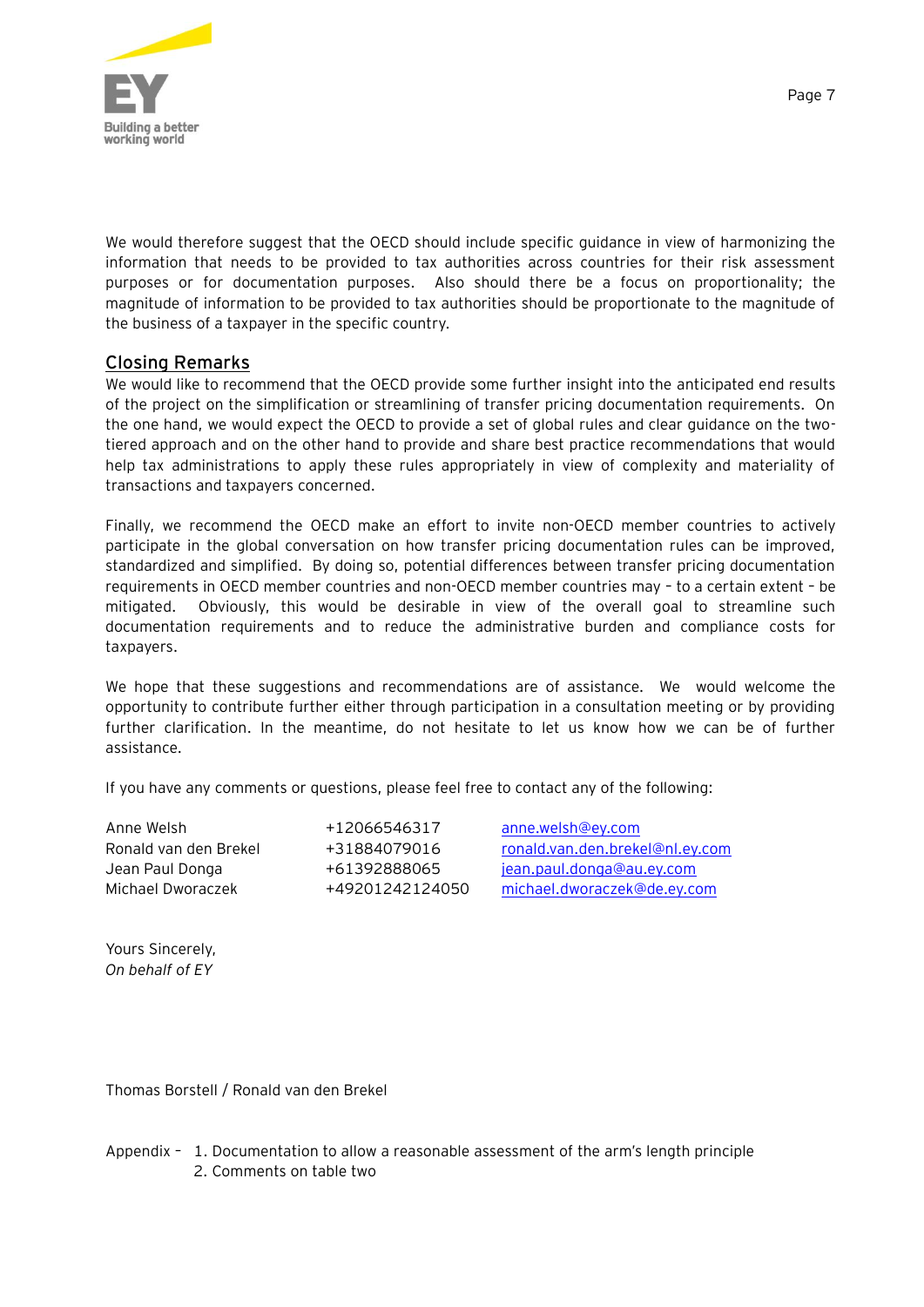

# **Appendix 1 – Documentation to allow a reasonable assessment of the arm's length principle**

We submit that the following documentation would typically allow an assessment of whether the transfer prices meet the arm's length principle:

- ► A description and quantification of the transactions undertaken to which the documentation applies.
- $\blacktriangleright$  The position of the local company in the global value chain.
- $\blacktriangleright$  The results reported by the local company.
- ► A summary of material events that occurred during the year including any material business restructuring or material intangibles transfers.
- ► A confirmation that the functions align with the functional analysis contained in the Masterfile, or alternatively, a differential functional analysis that summarizes where local activities deviate from the Masterfile.
- ► A confirmation of the characterization, or alternatively, a differential characterization should a differential functional analysis give rise to this.
- ► The selection of method based on the characterization and taking into account local guidance on methods.
- ► An appropriate comparability analysis including an explanation of the selection of the profit level indicator, the search process and any adjustments made. If non-local comparables are used this should also contain an explanation as to why these were not used and why the comparables used provide a reliable benchmark.
- ▶ An analysis of specific circumstances affecting the results of the local company if relevant.
- ▶ A conclusion on whether the transfer prices align with the arm's length principle.

We acknowledge that other information may become relevant in an audit scenario, but submit this information is sufficient to make an initial assessment of the application of the arm's length principle.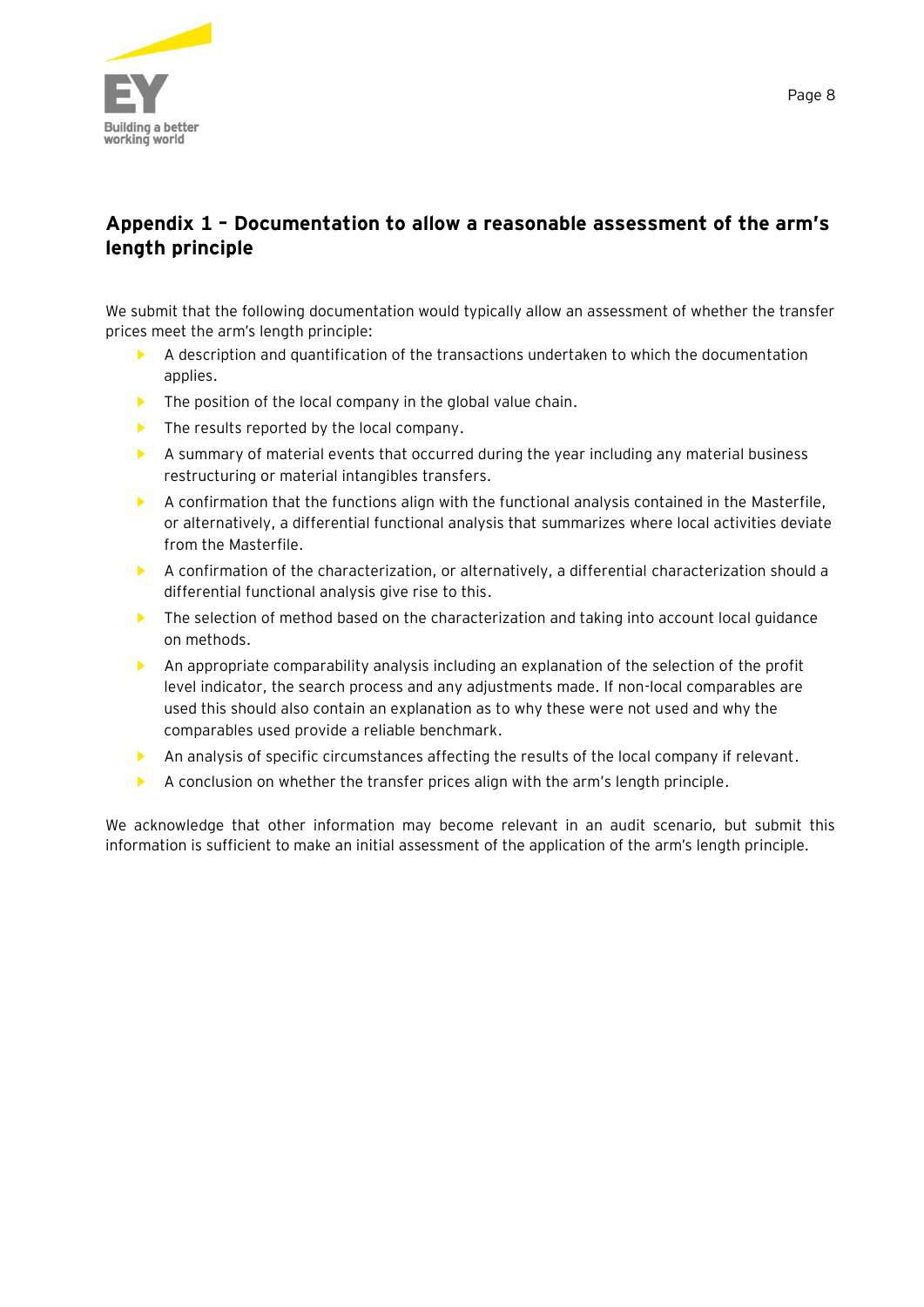

# **Appendix 2 – Comments on table two**

Most items mentioned are appropriate in our view and would currently be reflected in documentation that is of sufficient quality. The following recommendations are therefore intended to fine-tune the content and to align it with other sections of the OECD Guidelines:

#### *Information outside the year under review*

Assuming the documentation requirements are aligned with the income tax year, there is an expectation that documentation would typically be prepared on an annual basis. As such, it is not clear why information in relation to earlier years needs to be included unless it elucidates the current year information. This applies to both financial information and information of a more contextual nature. Requiring to include information on prior can be expected to promote a copy-paste culture and is therefore not recommended.

#### *Functional analysis*

Rather than a detailed local functional analysis, the local functional analysis should validate the functional analysis in the Masterfile or identify differences. This assumes a Masterfile functional analysis that is of sufficient quality for the transactions reviewed and has sufficient detail to allow an appropriate selection and application of the transfer pricing method.

### *Identification of transactions that could influence*

This is worded very broadly and in our experience transactions that materially influence another transaction are rare and often not obvious to MNEs or advisors. This kind of information is better requested as part of an audit. Alternatively, more specific guidance would be required.

#### *Identification of the tested party*

This requires clarification that a selection of a tested party is not relevant in Comparable Uncontrolled Price ("CUP") and profit split situations.

#### *Application of method –comparability analysis*

It would be beneficial to align the guidance with existing taxing authority, MNE and advisor practices where they meet the objectives. In our view, current practices are not fundamentally flawed and we recommend the following components should be addressed:

- List and describe in broad terms internal and external dealings that could be expected to provide CUPs, if any, and describe why they have or have not been used. Where comparable uncontrolled prices have been identified, add relevant details of the transactions.
- List and describe other internal transactions that could serve as an internal comparable from a margin, or allocation of profits, perspective and describe why they have or have not been used. Where comparable uncontrolled transactions have been identified that can serve as internal comparables, add relevant details of the transactions.
- ► List and describe external transactions that have been identified as potential comparables, if any, and describe why they have or have not been used.
- List and describe the search process for external comparables used to apply the method, if relevant.
- Provide an explanation of the manner in which the method was applied including: